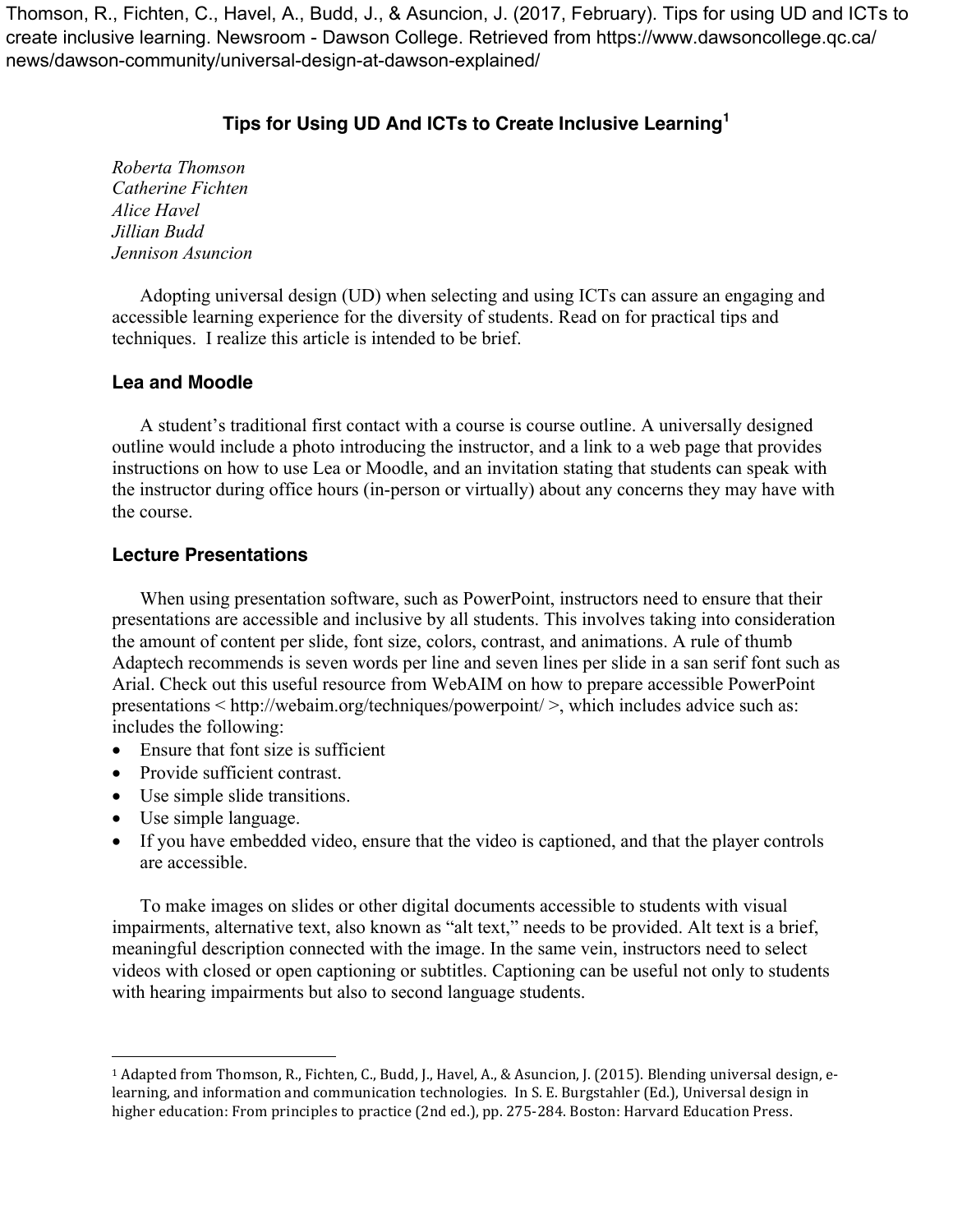#### **Course Materials**

*Digital textbooks.* While digital textbooks seem to promote accessibility in general, many academic book publishers use their own proprietary formats. This can be confusing and may restrict accessibility for certain students. Offering a choice of hardcopy textbook or the equivalent digital format provides for more inclusion.

*PDF* files. In certain cases, instructors have posted PDF files of multi-generation photocopies (e.g., book chapters, journal articles). When paper documents are scanned and saved as a PDF file, the text is saved as an image and cannot be selected, copied, or read by screen reading software. In order to ensure that these files are accessible they must be 'clean' versions of the material that can be put through an OCR program (Optical Character Recognition). Many academic documents are available online and can be downloaded to replace older, illegible documents. Check out this resource for further explanation of the OCR process < http://www.explainthatstuff.com/how-ocr-works.html >.

*Posting course notes/PowerPoint presentations*. For instructors concerned about copyright, this can be assigned through though a free license provided by Creative Commons <http://creativecommons.org>. When notes are posted online, it is a good idea to make these available online in a timely fashion in several formats (e.g., Microsoft Word and PDF).

*Audio and course notes*. Some schools provide lecture recording, including video and audio capture (Leadbeater, Shuttleworth, Couperthwaite, & Nightingale, 2013). Recordings are typically stored on the course web site, allowing students to review the lecture at their own preferred time and pace. This benefits all students: including those who are unable to attend class as well as those who wish to review.

#### **Communication**

Students can engage with course content by communicating with their professors and their peers, both with individuals as well as with the whole class, through tools built into Lea and Moodle. In addition, instructors can schedule virtual office hours using Skype, email, or the telephone. This can be useful to students for a variety of reasons: some students are unable to attend face-to-face office hours due to jobs, mobility issues or inclement weather. There are also students who are better able to communicate through technology.

#### **Evaluation: Accessible and Usable**

To ensure that students can optimally demonstrate their learning, diverse evaluation activities need to be offered (e.g., virtual group projects, online testing, blogs, portfolios, mind/concept mapping, discussion forums, hands-on demonstrations, online oral examinations through Skype or similar tools). In the same vein, when completing in-class essay writing, students may benefit from working on a mobile device through which can email the essay to the instructor at the end of class. The same is true of having the choice to submit assignments online through email or Moodle or Lea. This choice can remove barriers students may have delivering assignments in person. Providing a confirmation notice is helpful to ensure that both the student and instructor are aware that the electronic submission is successful and on time.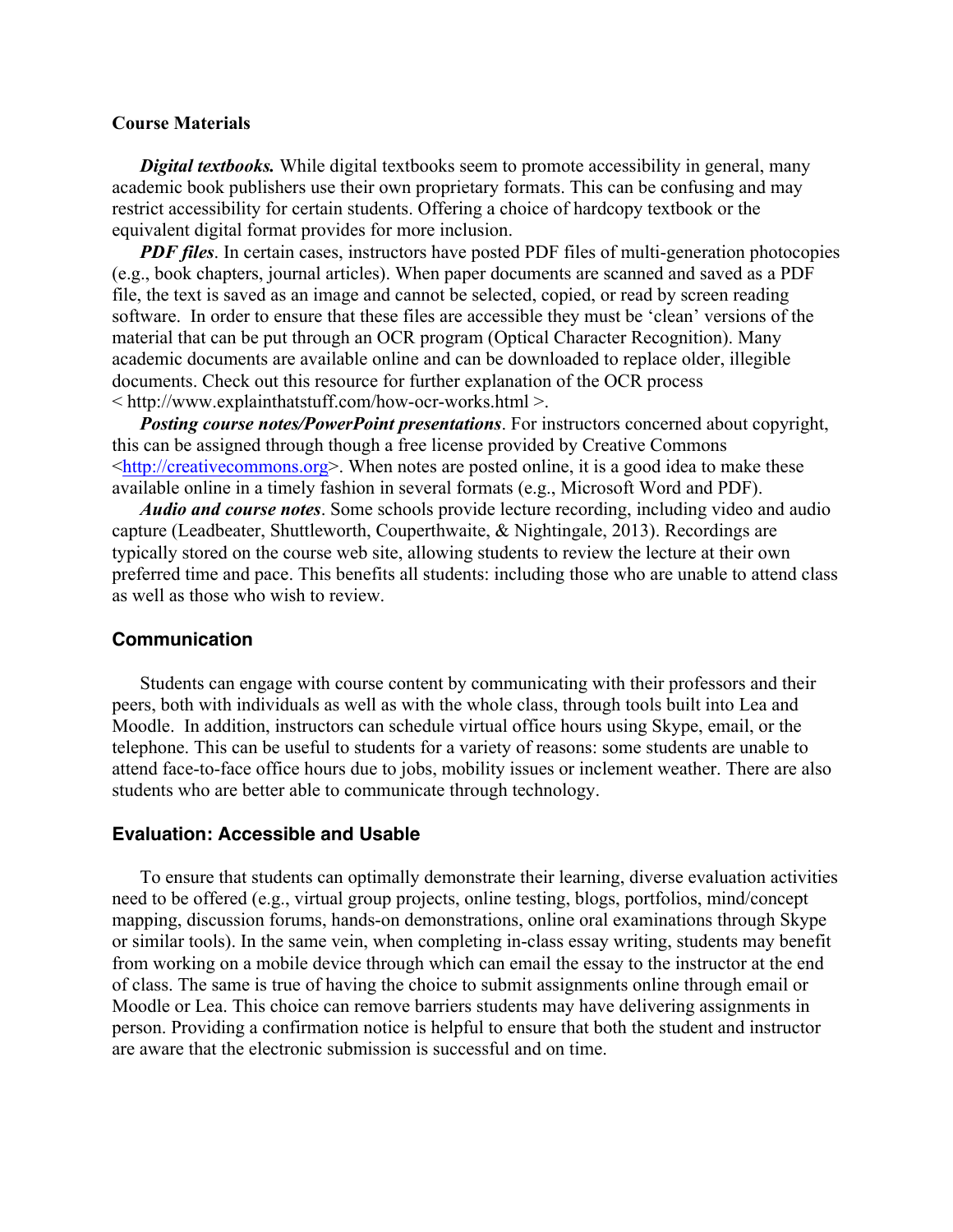*Course participation.* For students who do not like or are unable to participate in traditional class discussions, course participation can be evaluated by assessing students' engagement through discussion forums or participation in class activities.

*Online testing/examinations.* Providing the option of completing testing online inside Moodle may be beneficial for students who are disadvantaged by paper format testing. But some aspects of online testing create barriers including: the necessity for correct spelling for fill-in-theblank answers to be recognized as correct, errors in submission of responses which result in incomplete tests, software/hardware malfunctions, and incompatibility with screen readers and other assistive technology.

## **CONCLUSION**

Considering the principles of universal design when selecting and using ICTs can ensure an engaging, accessible and inclusive learning experience for the diversity of students in today's classrooms.

Learn more about the Adaptech Research Network and our work at www.adaptech.org.

## **REFERENCES**

- Fichten, C. S., Ferraro, V., Asuncion, J. V., Chwojka, C., Barile, M., Nguyen, M. N., … Wolforth, J. (2009). Disabilities and e-learning problems and solutions: An exploratory study. *Educational Technology and Society*, *12*(4), 241–256.
- Leadbeater, W., Shuttleworth, T., Couperthwaite, J., & Nightingale, K. P. (2013). Evaluating the use and impact of lecture recording in undergraduates: Evidence for distinct approaches by different groups of students. *Computers & Education*, *61*, 185–192. doi:10.1016/j.compedu.2012.09.011
- Lepi, K. (2012). *11 real ways technology is affecting education right now*. Retrieved from http://www.edudemic.com/new-study-finds-11-real-ways-technology-is-affectingeducation-right-now/
- Livescribe, Inc. (2014). Livescribe Smartpens [Computer hardware]. Available from http://www.livescribe.com/en-ca/
- McGuire, J. M. (2011). Inclusive college teaching: Universal design for instruction and diverse learners. *Journal of Accessibility and Design for All*, *1*(1), 38–54.
- Rangin, H. (2013, March). *A comparison of learning management system accessibility*. Paper presented at the 28th Annual International Technology and Persons with Disabilities Conference, San Diego, CA.
- Rose, D. H., & Meyer, A. (2002). *Teaching every student in the digital Age: Universal design for learning*. Alexandria, VA: Association for Supervision and Curriculum Development.
- Scott, S. S., Loewen, G., Funckes, C., & Kroeger, S.(2003). Implementing universal design in higher education: Moving beyond the built environment. *Journal on Postsecondary Education and Disability*, *16*(2), 78–89.
- Story, M. F., Mueller, J. L., & Mace, R. L. (1998). *The universal design file: Designing for people of all ages and abilities*. Raleigh, NC: North Carolina State University, The Center for Universal Design.
- TopTenReviews. (2014). *2014 best digital pen reviews and comparisons*. Retrieved from http://digital-pen-review.toptenreviews.com